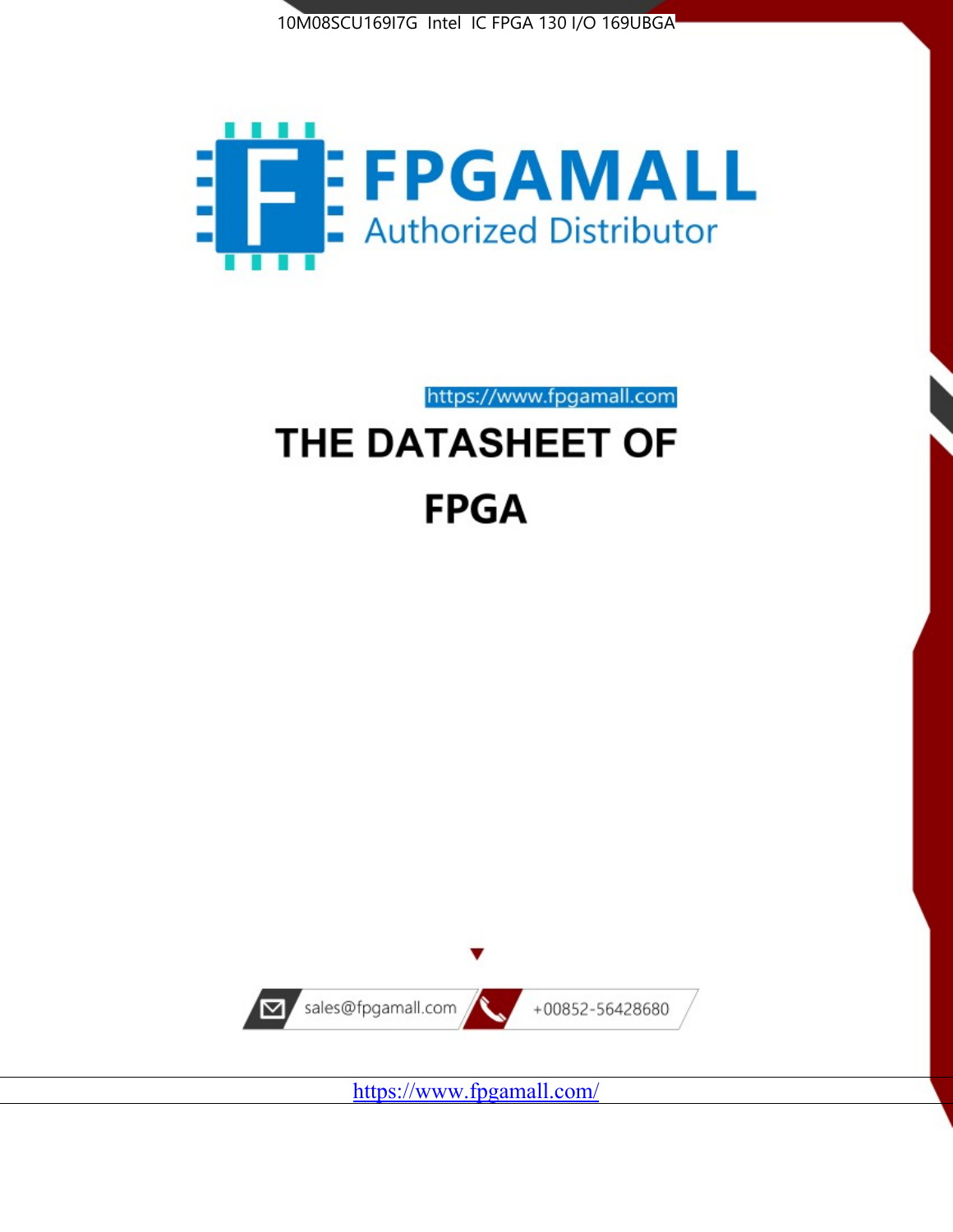10M08SCU169I7G Intel IC FPGA 130 I/O 169UBGA



# **Intel® MAX® 10 FPGA Device Overview**



**M10-OVERVIEW | 2017.12.15** Latest document on the web: **[PDF](https://www.altera.com/en_US/pdfs/literature/hb/max-10/m10_overview.pdf)** | **[HTML](https://www.altera.com/documentation/myt1396938463674.html)**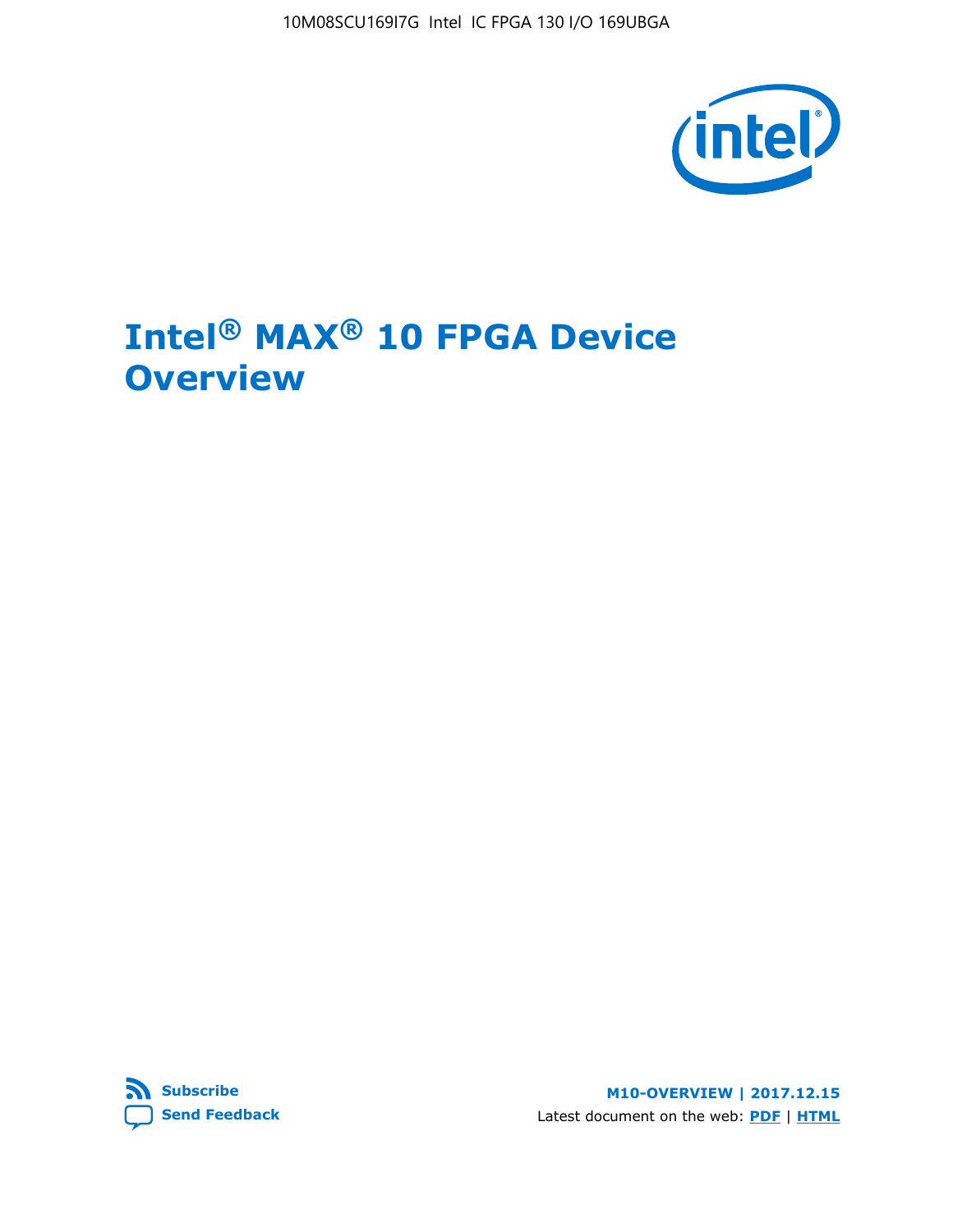

*Contents*

## **Contents**

| Intel® MAX® 10 FPGA Device Overview………………………………………………………………………………………3 |  |
|-----------------------------------------------------------------------|--|
|                                                                       |  |
|                                                                       |  |
|                                                                       |  |
|                                                                       |  |
|                                                                       |  |
|                                                                       |  |
|                                                                       |  |
|                                                                       |  |
|                                                                       |  |
|                                                                       |  |
|                                                                       |  |
|                                                                       |  |
|                                                                       |  |
|                                                                       |  |
|                                                                       |  |
|                                                                       |  |
|                                                                       |  |
|                                                                       |  |
|                                                                       |  |
| Document Revision History for Intel MAX 10 FPGA Device Overview 13    |  |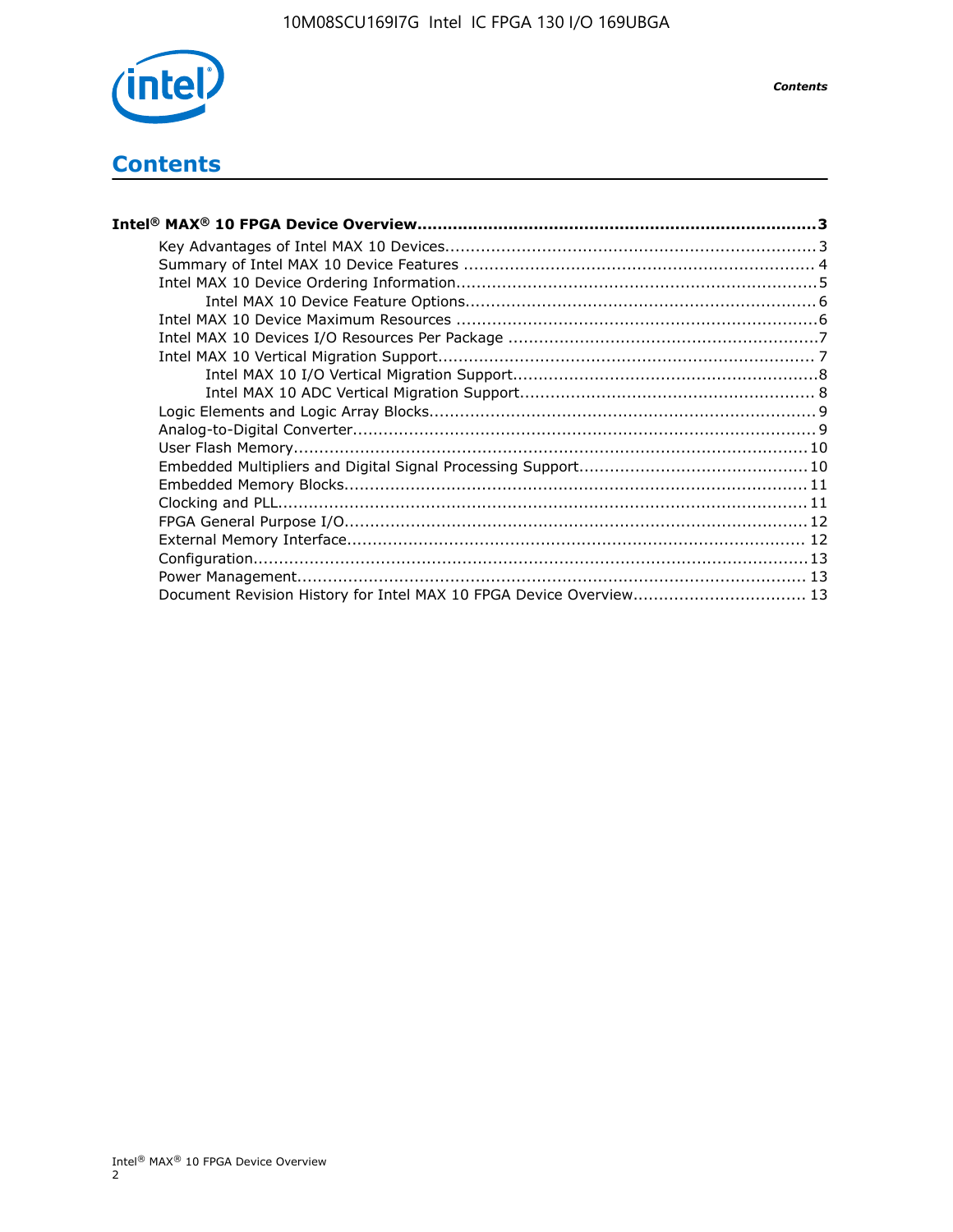

# **Intel® MAX® 10 FPGA Device Overview**

Intel® MAX® 10 devices are single-chip, non-volatile low-cost programmable logic devices (PLDs) to integrate the optimal set of system components.

The highlights of the Intel MAX 10 devices include:

- Internally stored dual configuration flash
- User flash memory
- Instant on support
- Integrated analog-to-digital converters (ADCs)
- Single-chip Nios II soft core processor support

Intel MAX 10 devices are the ideal solution for system management, I/O expansion, communication control planes, industrial, automotive, and consumer applications.

#### **Related Links**

[Intel MAX 10 FPGA Device Datasheet](https://www.altera.com/documentation/mcn1397700832153.html#mcn1397643748870)

## **Key Advantages of Intel MAX 10 Devices**

## **Table 1. Key Advantages of Intel MAX 10 Devices**

| <b>Advantage</b>               | <b>Supporting Feature</b>                                                                                                                                                                                  |  |  |  |
|--------------------------------|------------------------------------------------------------------------------------------------------------------------------------------------------------------------------------------------------------|--|--|--|
| Simple and fast configuration  | Secure on-die flash memory enables device configuration in less than 10 ms                                                                                                                                 |  |  |  |
| Flexibility and integration    | Single device integrating PLD logic, RAM, flash memory, digital signal<br>processing (DSP), ADC, phase-locked loop (PLL), and I/Os<br>Small packages available from 3 mm $\times$ 3 mm                     |  |  |  |
| Low power                      | Sleep mode—significant standby power reduction and resumption in less than<br>$1 \text{ ms}$<br>Longer battery life—resumption from full power-off in less than 10 ms                                      |  |  |  |
| 20-year-estimated life cycle   | Built on TSMC's 55 nm embedded flash process technology                                                                                                                                                    |  |  |  |
| High productivity design tools | Intel Quartus <sup>®</sup> Prime Lite edition (no cost license)<br>Platform Designer (Standard) system integration tool<br>DSP Builder for Intel FPGAs<br>Nios <sup>®</sup> II Embedded Design Suite (EDS) |  |  |  |

Intel Corporation. All rights reserved. Intel, the Intel logo, Altera, Arria, Cyclone, Enpirion, MAX, Nios, Quartus and Stratix words and logos are trademarks of Intel Corporation or its subsidiaries in the U.S. and/or other countries. Intel warrants performance of its FPGA and semiconductor products to current specifications in accordance with Intel's standard warranty, but reserves the right to make changes to any products and services at any time without notice. Intel assumes no responsibility or liability arising out of the application or use of any information, product, or service described herein except as expressly agreed to in writing by Intel. Intel customers are advised to obtain the latest version of device specifications before relying on any published information and before placing orders for products or services. \*Other names and brands may be claimed as the property of others.

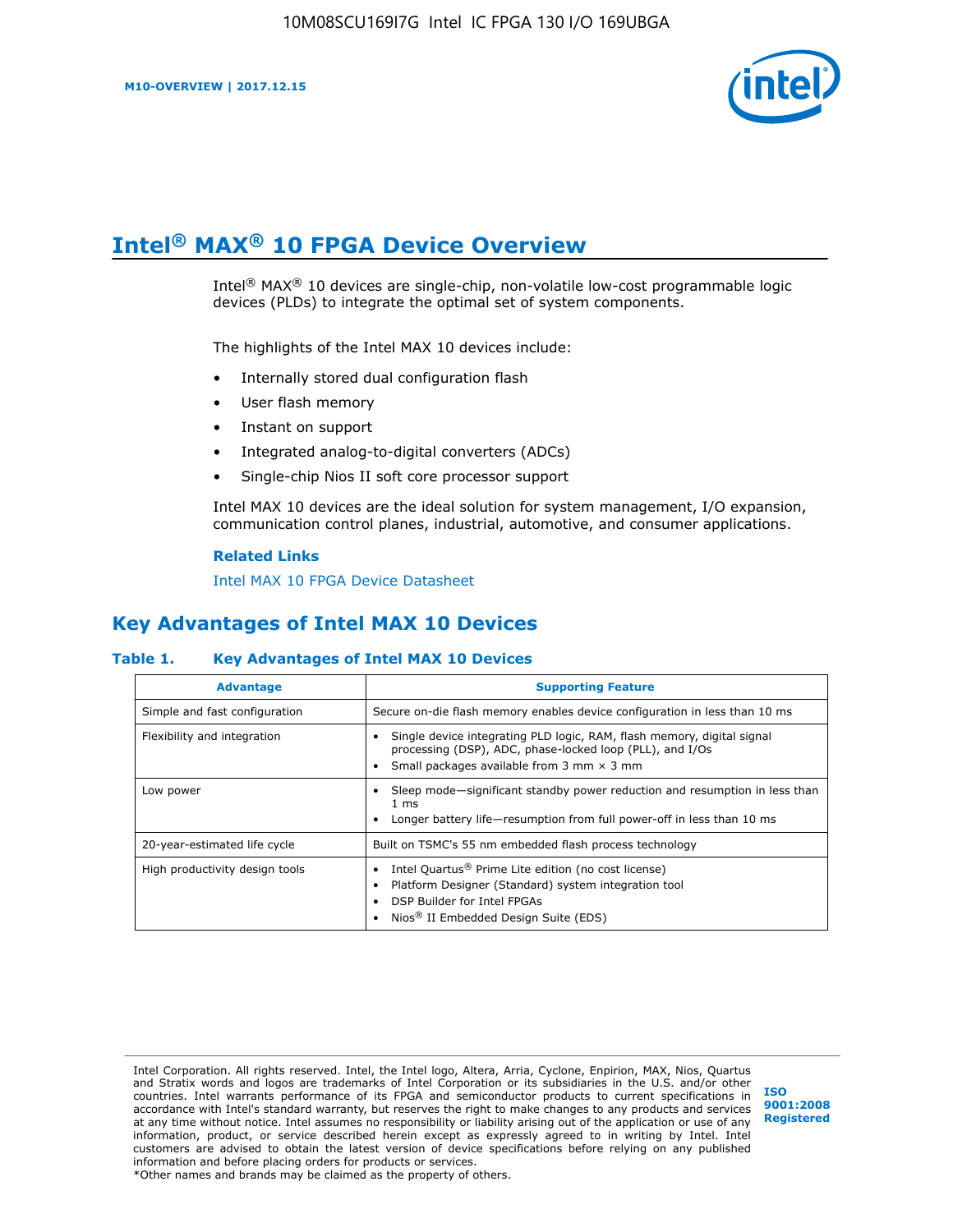

## **Summary of Intel MAX 10 Device Features**

## **Table 2. Summary of Features for Intel MAX 10 Devices**

| <b>Feature</b>                       | <b>Description</b>                                                                                                                                                                                                                                                                                         |
|--------------------------------------|------------------------------------------------------------------------------------------------------------------------------------------------------------------------------------------------------------------------------------------------------------------------------------------------------------|
| Technology                           | 55 nm TSMC Embedded Flash (Flash + SRAM) process technology                                                                                                                                                                                                                                                |
| Packaging                            | Low cost, small form factor packages-support multiple packaging<br>technologies and pin pitches<br>Multiple device densities with compatible package footprints for seamless<br>migration between different device densities<br>RoHS6-compliant                                                            |
| Core architecture                    | 4-input look-up table (LUT) and single register logic element (LE)<br>$\bullet$<br>LEs arranged in logic array block (LAB)<br>$\bullet$<br>Embedded RAM and user flash memory<br>$\bullet$<br>Clocks and PLLs<br>$\bullet$<br>Embedded multiplier blocks<br>$\bullet$<br>General purpose I/Os<br>$\bullet$ |
| Internal memory blocks               | M9K-9 kilobits (Kb) memory blocks<br>$\bullet$<br>Cascadable blocks to create RAM, dual port, and FIFO functions<br>$\bullet$                                                                                                                                                                              |
| User flash memory (UFM)              | User accessible non-volatile storage<br>$\bullet$<br>High speed operating frequency<br>$\bullet$<br>Large memory size<br>High data retention<br>$\bullet$<br>Multiple interface option                                                                                                                     |
| Embedded multiplier blocks           | One $18 \times 18$ or two 9 $\times$ 9 multiplier modes<br>$\bullet$<br>Cascadable blocks enabling creation of filters, arithmetic functions, and image<br>processing pipelines                                                                                                                            |
| <b>ADC</b>                           | 12-bit successive approximation register (SAR) type<br>$\bullet$<br>Up to 17 analog inputs<br>$\bullet$<br>Cumulative speed up to 1 million samples per second (MSPS)<br>Integrated temperature sensing capability<br>$\bullet$                                                                            |
| Clock networks                       | Global clocks support<br>$\bullet$<br>High speed frequency in clock network                                                                                                                                                                                                                                |
| Internal oscillator                  | Built-in internal ring oscillator                                                                                                                                                                                                                                                                          |
| PLLs                                 | • Analog-based<br>Low jitter<br>$\bullet$<br>High precision clock synthesis<br>$\bullet$<br>Clock delay compensation<br>$\bullet$<br>Zero delay buffering<br>$\bullet$<br>Multiple output taps<br>$\bullet$                                                                                                |
| General-purpose I/Os (GPIOs)         | • Multiple I/O standards support<br>On-chip termination (OCT)<br>$\bullet$<br>Up to 830 megabits per second (Mbps) LVDS receiver, 800 Mbps LVDS<br>transmitter                                                                                                                                             |
| External memory interface (EMIF) (1) | Supports up to 600 Mbps external memory interfaces:<br>continued                                                                                                                                                                                                                                           |

<sup>(1)</sup> EMIF is only supported in selected Intel MAX 10 device density and package combinations. Refer to the *External Memory Interface User Guide* for more information.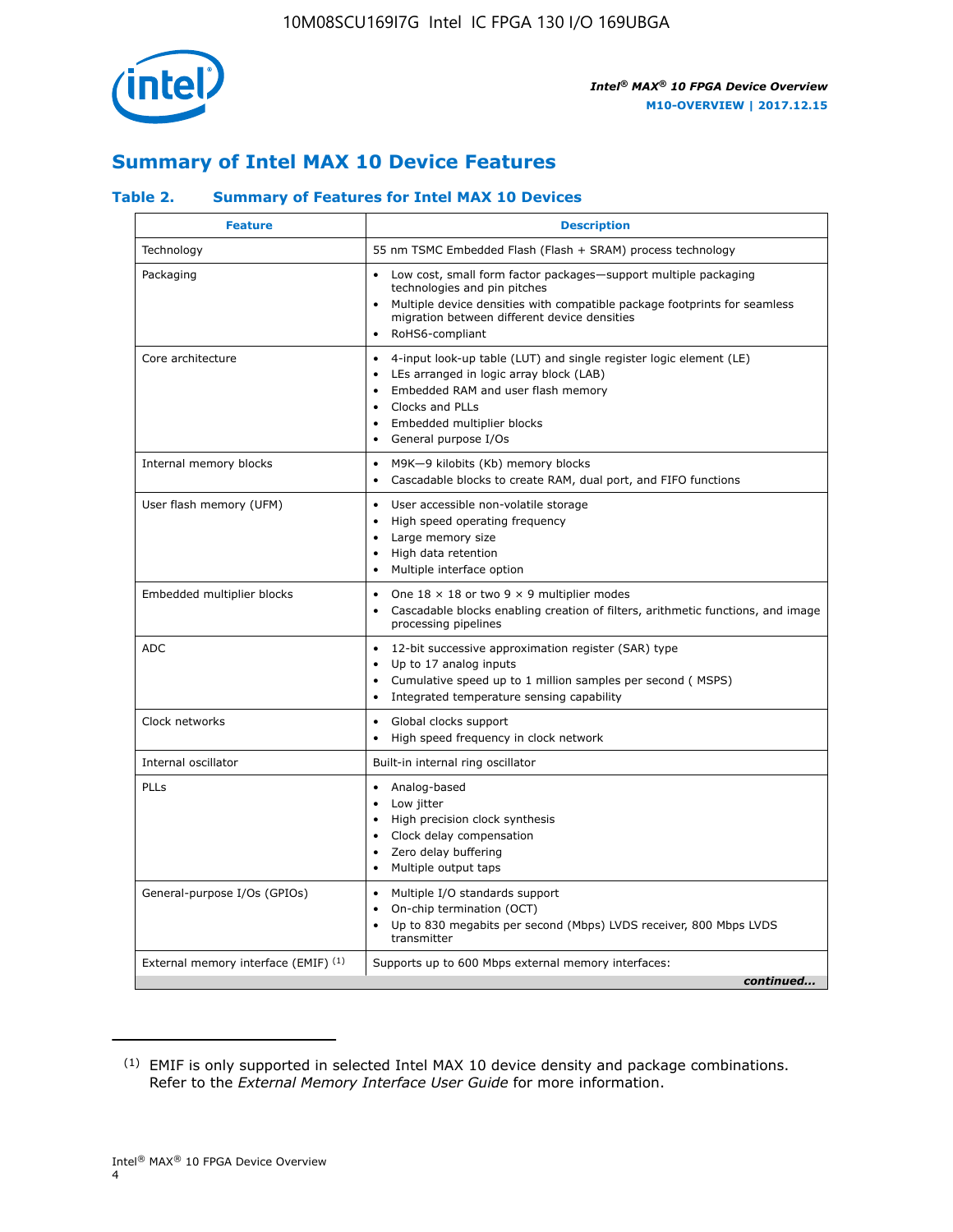

| <b>Feature</b>                | <b>Description</b>                                                                                                                                                                                                                                                                                                                                                                                                            |  |  |  |
|-------------------------------|-------------------------------------------------------------------------------------------------------------------------------------------------------------------------------------------------------------------------------------------------------------------------------------------------------------------------------------------------------------------------------------------------------------------------------|--|--|--|
|                               | DDR3, DDR3L, DDR2, LPDDR2 (on 10M16, 10M25, 10M40, and 10M50.)<br>SRAM (Hardware support only)<br><i>Note:</i> For 600 Mbps performance, -6 device speed grade is required.<br>Performance varies according to device grade (commercial, industrial, or<br>automotive) and device speed grade (-6 or -7). Refer to the Intel MAX<br>10 FPGA Device Datasheet or External Memory Interface Spec Estimator<br>for more details. |  |  |  |
| Configuration                 | Internal configuration<br>JTAG<br>٠<br>Advanced Encryption Standard (AES) 128-bit encryption and compression<br>options<br>Flash memory data retention of 20 years at 85 $^{\circ}$ C                                                                                                                                                                                                                                         |  |  |  |
| Flexible power supply schemes | Single- and dual-supply device options<br>Dynamically controlled input buffer power down<br>Sleep mode for dynamic power reduction                                                                                                                                                                                                                                                                                            |  |  |  |

## **Intel MAX 10 Device Ordering Information**

#### **Figure 1. Sample Ordering Code and Available Options for Intel MAX 10 Devices**



*Note:* The –I6 and –A6 speed grades of the Intel MAX 10 FPGA devices are not available by default in the Intel Quartus Prime software. Contact your local Intel sales representatives for support.

#### **Related Links**

#### [Intel FPGA Product Selector](http://www.altera.com/products/selector/psg-selector.html)

Provides the latest information about Intel FPGAs.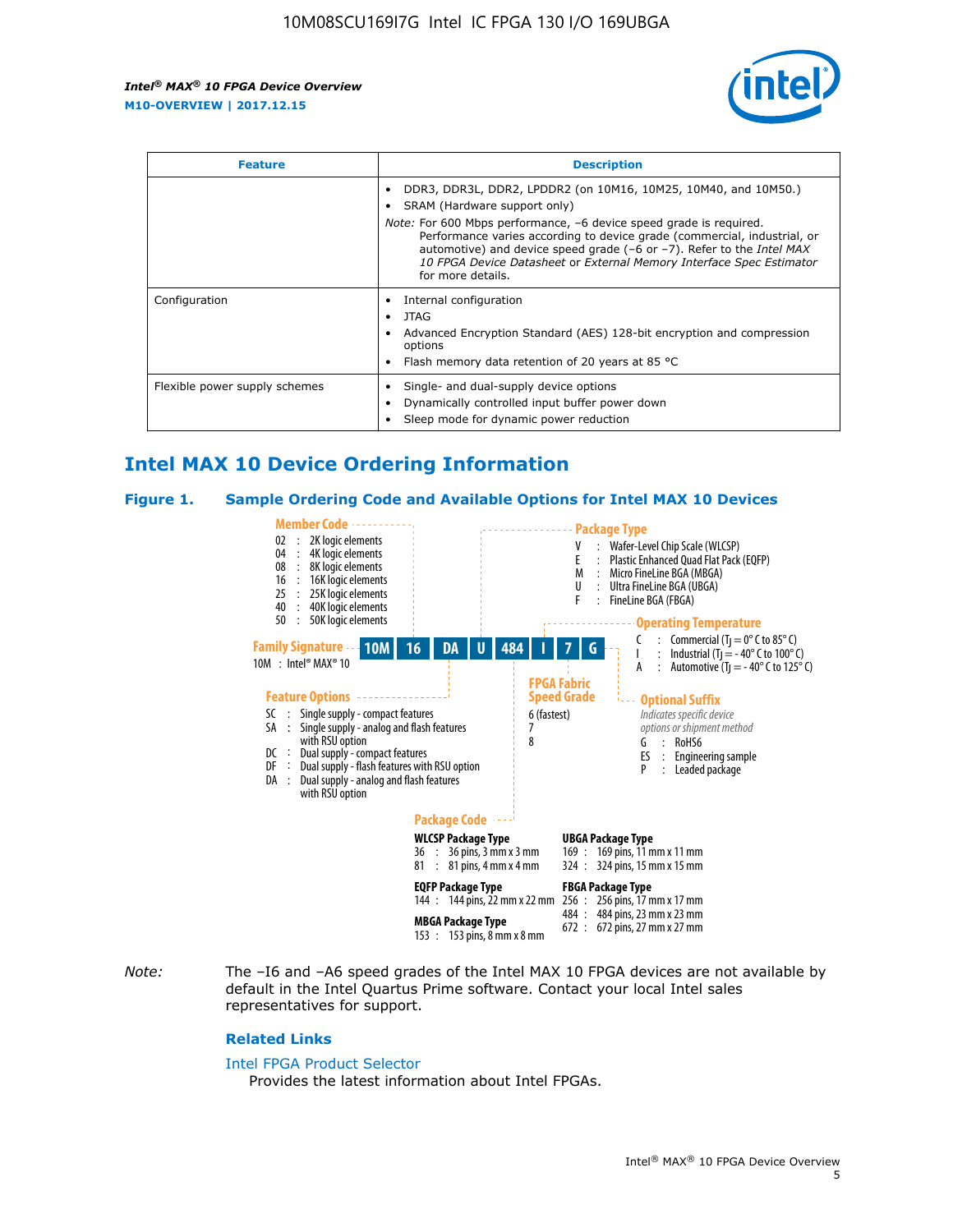

## **Intel MAX 10 Device Feature Options**

## **Table 3. Feature Options for Intel MAX 10 Devices**

| <b>Option</b> | <b>Feature</b>                                                                                                                                                                          |
|---------------|-----------------------------------------------------------------------------------------------------------------------------------------------------------------------------------------|
| Compact       | Devices with core architecture featuring single configuration image with self-configuration capability                                                                                  |
| Flash         | Devices with core architecture featuring:<br>Dual configuration image with self-configuration capability<br>Remote system upgrade capability<br>Memory initialization                   |
| Analog        | Devices with core architecture featuring:<br>Dual configuration image with self-configuration capability<br>Remote system upgrade capability<br>Memory initialization<br>Integrated ADC |

## **Intel MAX 10 Device Maximum Resources**

## **Table 4. Maximum Resource Counts for Intel MAX 10 Devices**

| <b>Resource</b>                     |                            | <b>Device</b>  |              |              |                |                |              |                |
|-------------------------------------|----------------------------|----------------|--------------|--------------|----------------|----------------|--------------|----------------|
|                                     |                            | <b>10M02</b>   | <b>10M04</b> | <b>10M08</b> | <b>10M16</b>   | <b>10M25</b>   | <b>10M40</b> | <b>10M50</b>   |
|                                     | Logic Elements (LE) (K)    | $\overline{2}$ | 4            | 8            | 16             | 25             | 40           | 50             |
| M9K Memory (Kb)                     |                            | 108            | 189          | 378          | 549            | 675            | 1,260        | 1,638          |
|                                     | User Flash Memory (Kb) (2) | 96             | 1,248        | 1,376        | 2,368          | 3,200          | 5,888        | 5,888          |
| $18 \times 18$ Multiplier           |                            | 16             | 20           | 24           | 45             | 55             | 125          | 144            |
| <b>PLL</b>                          |                            | 2              | 2            | 2            | $\overline{4}$ | $\overline{4}$ | 4            | $\overline{4}$ |
| GPIO                                |                            | 246            | 246          | 250          | 320            | 360            | 500          | 500            |
| <b>LVDS</b>                         | Dedicated<br>Transmitter   | 15             | 15           | 15           | 22             | 24             | 30           | 30             |
|                                     | Emulated<br>Transmitter    | 114            | 114          | 116          | 151            | 171            | 241          | 241            |
|                                     | Dedicated Receiver         | 114            | 114          | 116          | 151            | 171            | 241          | 241            |
| <b>Internal Configuration Image</b> |                            | $\mathbf{1}$   | 2            | 2            | $\overline{2}$ | 2              | 2            | $\overline{2}$ |
| <b>ADC</b>                          |                            |                | 1            | 1            | $\mathbf{1}$   | 2              | 2            | 2              |

<sup>(2)</sup> The maximum possible value including user flash memory and configuration flash memory. For more information, refer to [Intel MAX 10 User Flash Memory User Guide](https://www.altera.com/documentation/vgo1395753117436.html#vgo1395811844282).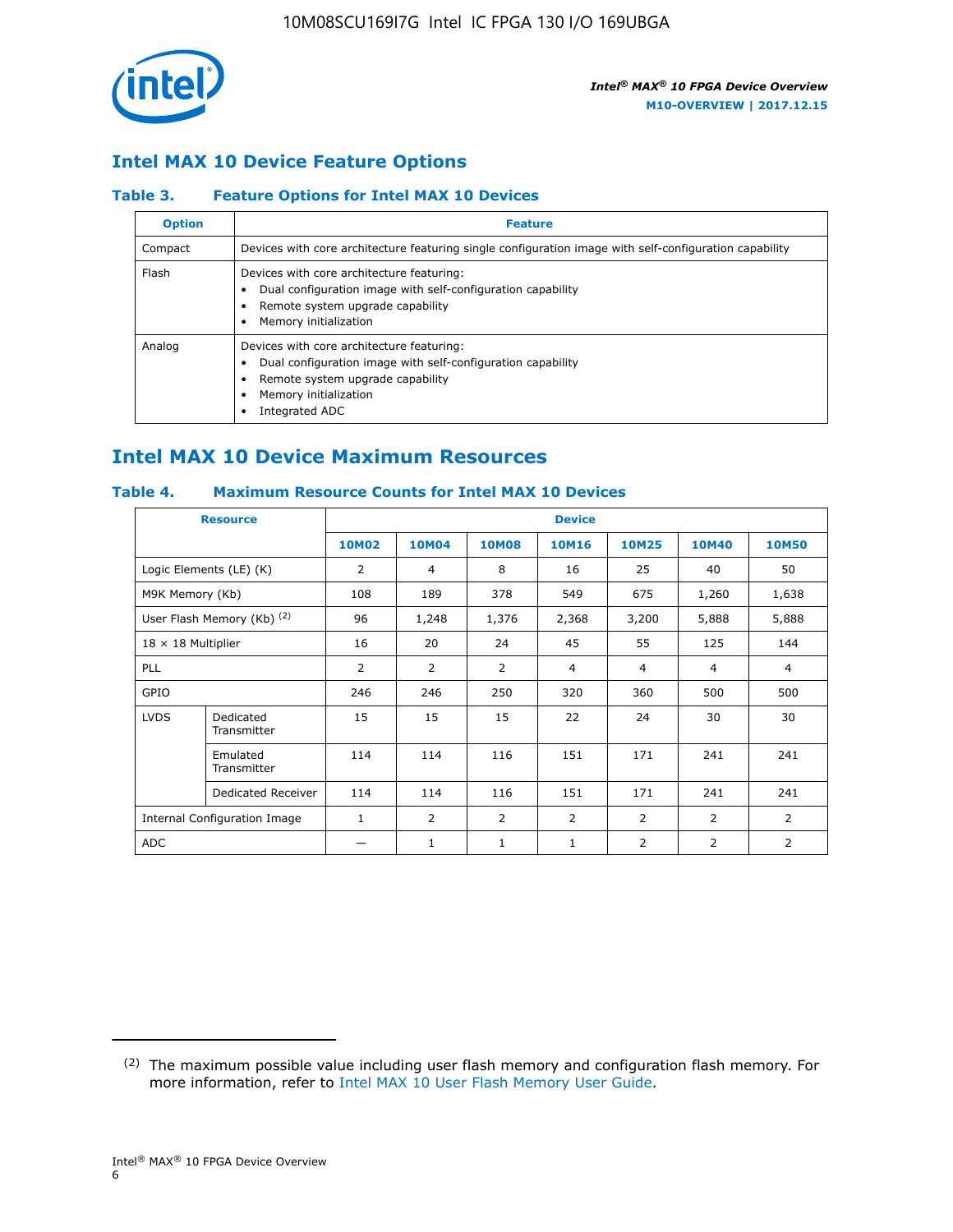

## **Intel MAX 10 Devices I/O Resources Per Package**

## **Table 5. Package Plan for Intel MAX 10 Single Power Supply Devices**

| <b>Device</b> |                   | <b>Package</b>                     |                      |                             |                                      |  |  |  |  |
|---------------|-------------------|------------------------------------|----------------------|-----------------------------|--------------------------------------|--|--|--|--|
|               | <b>Type</b>       | M153<br>153-pin MBGA               | U169<br>169-pin UBGA | <b>U324</b><br>324-pin UBGA | E144<br>144-pin EQFP                 |  |  |  |  |
|               | <b>Size</b>       | $8 \text{ mm} \times 8 \text{ mm}$ | 11 mm $\times$ 11 mm | 15 mm $\times$ 15 mm        | $22 \text{ mm} \times 22 \text{ mm}$ |  |  |  |  |
|               | <b>Ball Pitch</b> | $0.5$ mm                           | $0.8$ mm             | $0.8$ mm                    | $0.5$ mm                             |  |  |  |  |
| 10M02         |                   | 112                                | 130                  | 246                         | 101                                  |  |  |  |  |
| 10M04         |                   | 112                                | 130                  | 246                         | 101                                  |  |  |  |  |
| 10M08         |                   | 112                                | 130                  | 246                         | 101                                  |  |  |  |  |
| 10M16         |                   |                                    | 130                  | 246                         | 101                                  |  |  |  |  |
| 10M25         |                   |                                    |                      |                             | 101                                  |  |  |  |  |
| 10M40         |                   |                                    |                      |                             | 101                                  |  |  |  |  |
| 10M50         |                   |                                    |                      |                             | 101                                  |  |  |  |  |

## **Table 6. Package Plan for Intel MAX 10 Dual Power Supply Devices**

| <b>Device</b> |                   | <b>Package</b> |                                                 |                                                                    |                         |                           |                             |  |  |
|---------------|-------------------|----------------|-------------------------------------------------|--------------------------------------------------------------------|-------------------------|---------------------------|-----------------------------|--|--|
|               | <b>Type</b>       | <b>V36</b>     | <b>V81</b>                                      | <b>U324</b><br>36-pin WLCSP 81-pin WLCSP 324-pin UBGA 256-pin FBGA | <b>F256</b>             | F484<br>484-pin FBGA      | <b>F672</b><br>672-pin FBGA |  |  |
|               | <b>Size</b>       |                | $3$ mm $\times$ 3 mm $\vert$ 4 mm $\times$ 4 mm | $15$ mm $\times$ 15<br>mm                                          | 17 mm $\times$ 17<br>mm | $23$ mm $\times$ 23<br>mm | $27$ mm $\times$ 27<br>mm   |  |  |
|               | <b>Ball Pitch</b> | $0.4$ mm       | $0.4$ mm                                        | $0.8$ mm                                                           | 1.0 <sub>mm</sub>       | 1.0 <sub>mm</sub>         | 1.0 <sub>mm</sub>           |  |  |
| 10M02         |                   | 27             |                                                 | 160                                                                |                         |                           |                             |  |  |
| 10M04         |                   |                |                                                 | 246                                                                | 178                     |                           |                             |  |  |
| 10M08         |                   |                | 56                                              | 246                                                                | 178                     | 250                       |                             |  |  |
| 10M16         |                   |                |                                                 | 246                                                                | 178                     | 320                       |                             |  |  |
| 10M25         |                   |                |                                                 |                                                                    | 178                     | 360                       |                             |  |  |
| 10M40         |                   |                |                                                 |                                                                    | 178                     | 360                       | 500                         |  |  |
| 10M50         |                   |                |                                                 |                                                                    | 178                     | 360                       | 500                         |  |  |

## **Related Links**

- [Intel MAX 10 General Purpose I/O User Guide](https://www.altera.com/documentation/sam1393999966669.html#sam1394000084476)
- [Intel MAX 10 High-Speed LVDS I/O User Guide](https://www.altera.com/documentation/sam1394433606063.html#sam1394433911642)

## **Intel MAX 10 Vertical Migration Support**

Vertical migration supports the migration of your design to other Intel MAX 10 devices of different densities in the same package with similar I/O and ADC resources.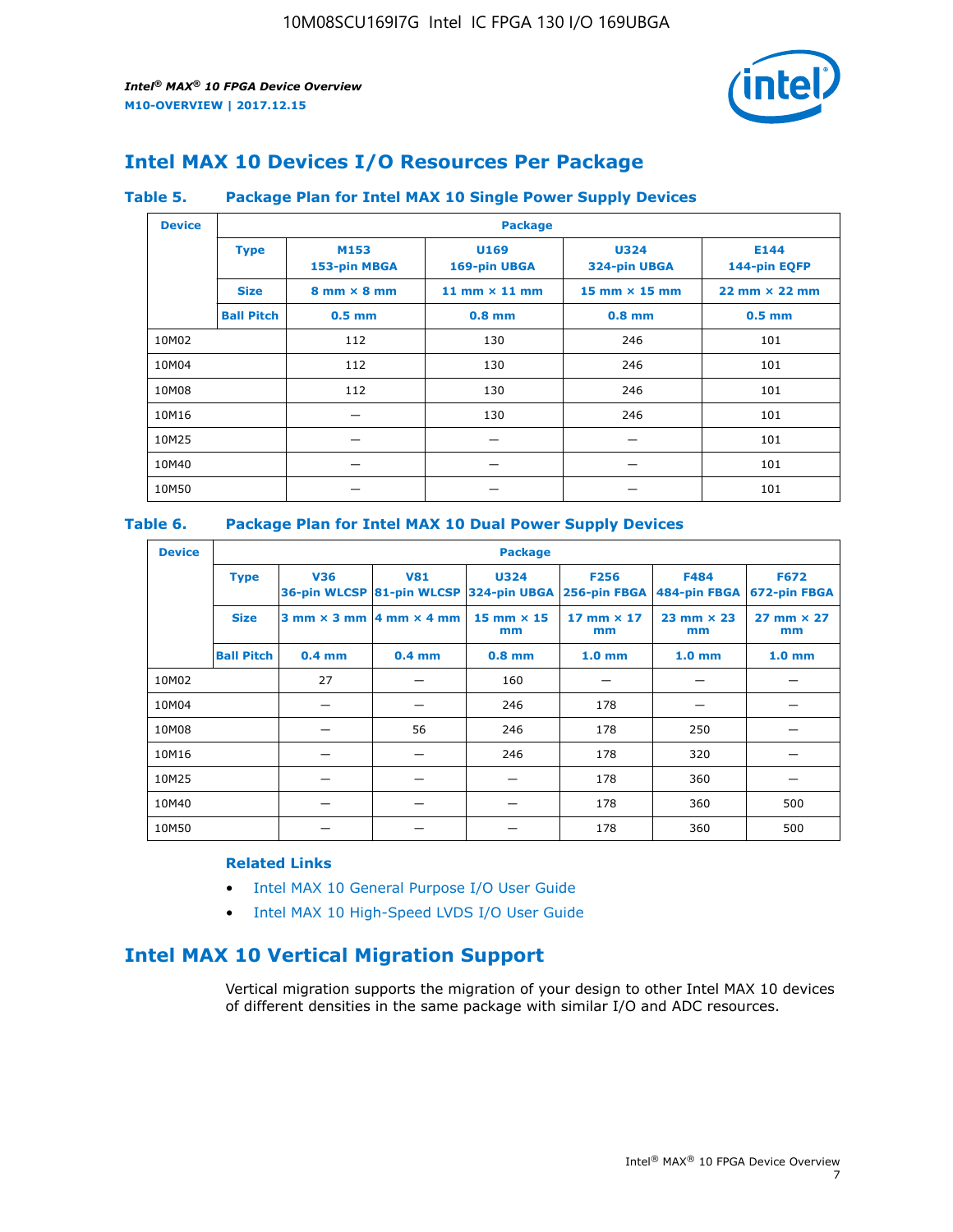

## **Intel MAX 10 I/O Vertical Migration Support**

#### **Figure 2. Migration Capability Across Intel MAX 10 Devices**

- The arrows indicate the migration paths. The devices included in each vertical migration path are shaded. Non-migratable devices are omitted. Some packages have several migration paths. Devices with lesser I/O resources in the same path have lighter shades.
- To achieve the full I/O migration across product lines in the same migration path, restrict I/Os usage to match the product line with the lowest I/O count.

|               | <b>Package</b>                   |            |      |      |             |                  |                                    |      |      |  |
|---------------|----------------------------------|------------|------|------|-------------|------------------|------------------------------------|------|------|--|
| <b>Device</b> | <b>V36</b>                       | <b>V81</b> | M153 | U169 | <b>U324</b> | F <sub>256</sub> | E144                               | F484 | F672 |  |
| 10M02         |                                  |            |      |      | 7           |                  |                                    |      |      |  |
| 10M04         |                                  |            |      |      |             |                  |                                    |      |      |  |
| 10M08         |                                  |            |      |      |             |                  |                                    |      |      |  |
| 10M16         |                                  |            |      |      |             |                  |                                    |      |      |  |
| 10M25         |                                  |            |      |      |             |                  |                                    |      |      |  |
| 10M40         |                                  |            |      |      |             |                  |                                    |      |      |  |
| 10M50         |                                  |            |      |      |             |                  |                                    |      |      |  |
|               | <b>Dual Power Supply Devices</b> |            |      |      |             |                  | <b>Single Power Supply Devices</b> |      |      |  |

*Note:* To verify the pin migration compatibility, use the Pin Migration View window in the Intel Quartus Prime software Pin Planner.

## **Intel MAX 10 ADC Vertical Migration Support**

#### **Figure 3. ADC Vertical Migration Across Intel MAX 10 Devices**

The arrows indicate the ADC migration paths. The devices included in each vertical migration path are shaded.

|                                                                                                                                                                                                                         | Package |      |      |                  |      |      |      |  |  |
|-------------------------------------------------------------------------------------------------------------------------------------------------------------------------------------------------------------------------|---------|------|------|------------------|------|------|------|--|--|
| <b>Device</b>                                                                                                                                                                                                           | M153    | U169 | U324 | F <sub>256</sub> | E144 | F484 | F672 |  |  |
| 10M04                                                                                                                                                                                                                   |         |      |      |                  |      |      |      |  |  |
| 10M08                                                                                                                                                                                                                   |         |      |      |                  |      |      |      |  |  |
| 10M16                                                                                                                                                                                                                   |         |      |      |                  |      |      |      |  |  |
| 10M25                                                                                                                                                                                                                   |         |      |      |                  |      |      |      |  |  |
| 10M40                                                                                                                                                                                                                   |         |      |      |                  |      |      |      |  |  |
| 10M50                                                                                                                                                                                                                   |         |      |      |                  |      |      |      |  |  |
| Dual ADC Device: Each ADC (ADC1 and ADC2) supports 1 dedicated analog input pin and 8 dual function pins.<br><b>Single ADC Device:</b> Single ADC that supports 1 dedicated analog input pin and 16 dual function pins. |         |      |      |                  |      |      |      |  |  |

**Single ADC Device:** Single ADC that supports 1 dedicated analog input pin and 8 dual function pins.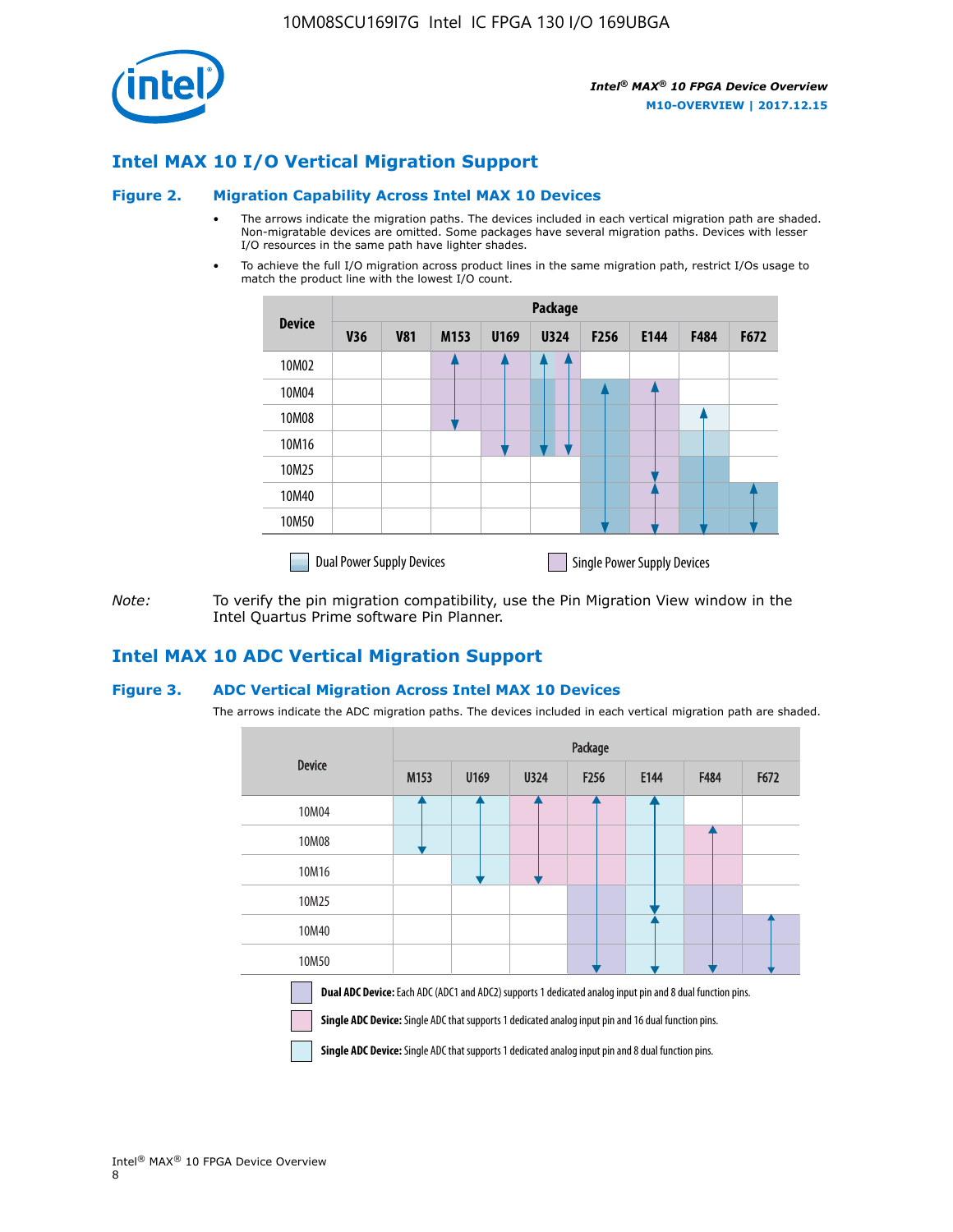

## **Table 7. Pin Migration Conditions for ADC Migration**

| <b>Source</b>     | <b>Target</b>     | <b>Migratable Pins</b>                                                                                            |
|-------------------|-------------------|-------------------------------------------------------------------------------------------------------------------|
| Single ADC device | Single ADC device | You can migrate all ADC input pins                                                                                |
| Dual ADC device   | Dual ADC device   |                                                                                                                   |
| Single ADC device | Dual ADC device   | One dedicated analog input pin.                                                                                   |
| Dual ADC device   | Single ADC device | Eight dual function pins from the ADC1 block of the<br>٠<br>source device to the ADC1 block of the target device. |

## **Logic Elements and Logic Array Blocks**

The LAB consists of 16 logic elements (LE) and a LAB-wide control block. An LE is the smallest unit of logic in the Intel MAX 10 device architecture. Each LE has four inputs, a four-input look-up table (LUT), a register, and output logic. The four-input LUT is a function generator that can implement any function with four variables.

#### **Figure 4. Intel MAX 10 Device Family LEs**



## **Analog-to-Digital Converter**

Intel MAX 10 devices feature up to two ADCs. You can use the ADCs to monitor many different signals, including on-chip temperature.

#### **Table 8. ADC Features**

| <b>Feature</b>             | <b>Description</b>                                                                                                                                                                                  |
|----------------------------|-----------------------------------------------------------------------------------------------------------------------------------------------------------------------------------------------------|
| 12-bit resolution          | Translates analog signal to digital data for information processing, computing,<br>data transmission, and control systems<br>Provides a 12-bit digital representation of the observed analog signal |
| Up to 1 MSPS sampling rate | Monitors single-ended external inputs with a cumulative sampling rate of 25<br>kilosamples per second to 1 MSPS in normal mode                                                                      |
|                            |                                                                                                                                                                                                     |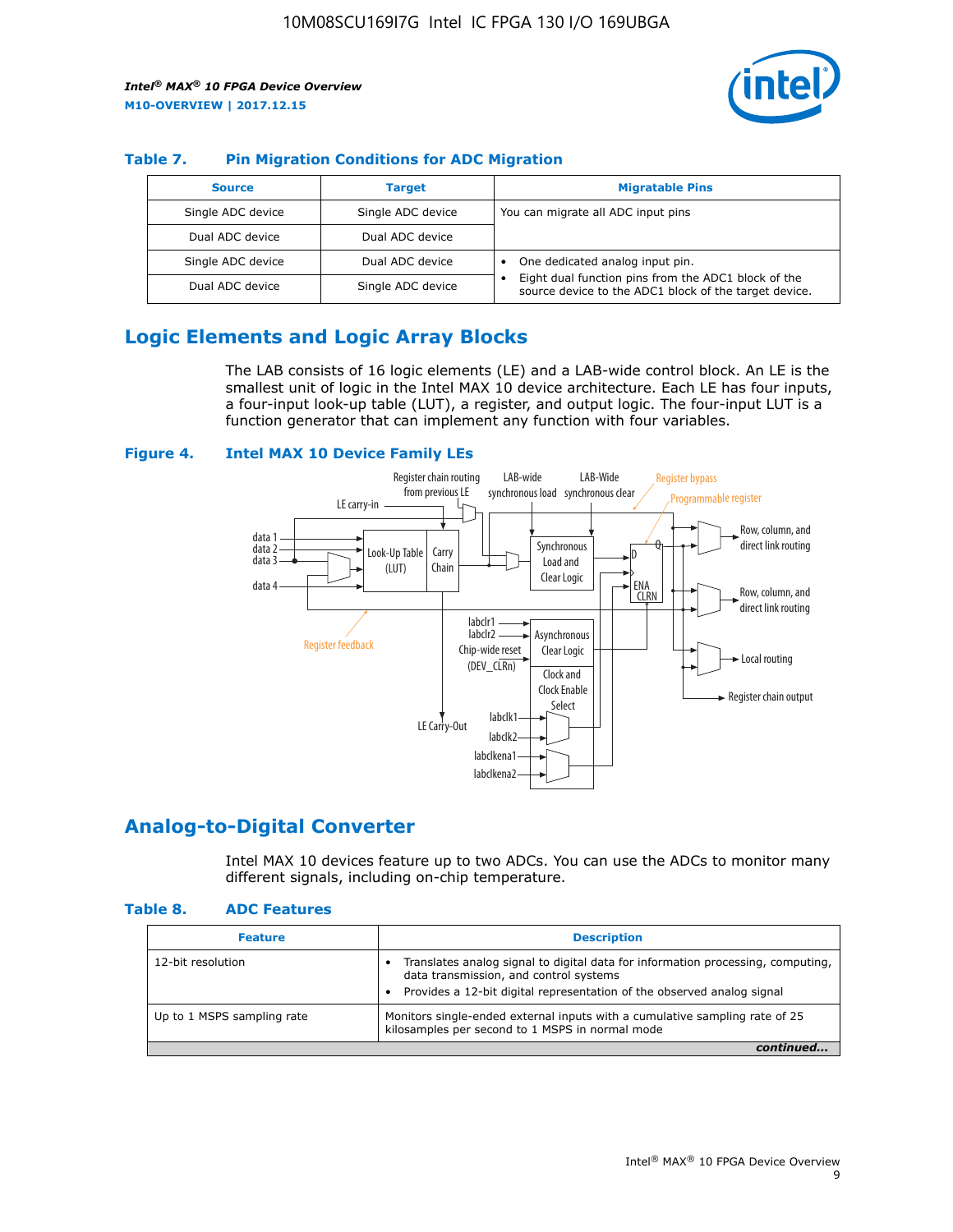

| <b>Feature</b>                                                  | <b>Description</b>                                                                                                                                 |
|-----------------------------------------------------------------|----------------------------------------------------------------------------------------------------------------------------------------------------|
| Up to 17 single-ended external inputs<br>for single ADC devices | One dedicated analog and 16 dual function input pins                                                                                               |
| Up to 18 single-ended external inputs<br>for dual ADC devices   | One dedicated analog and eight dual-function input pins in each ADC block<br>$\bullet$<br>Simultaneous measurement capability for dual ADC devices |
| On-chip temperature sensor                                      | Monitors external temperature data input with a sampling rate of up to 50<br>kilosamples per second                                                |

## **User Flash Memory**

The user flash memory (UFM) block in Intel MAX 10 devices stores non-volatile information.

UFM provides an ideal storage solution that you can access using Avalon Memory-Mapped (Avalon-MM) slave interface protocol.

#### **Table 9. UFM Features**

| <b>Features</b>     | <b>Capacity</b>                                                             |
|---------------------|-----------------------------------------------------------------------------|
| Endurance           | Counts to at least 10,000 program/erase cycles                              |
| Data retention      | 20 years at 85 $^{\circ}$ C<br>٠<br>10 years at 100 °C<br>$\bullet$         |
| Operating frequency | Maximum 116 MHz for parallel interface and 7.25 MHz for<br>serial interface |
| Data length         | Stores data up to 32 bits length in parallel                                |

## **Embedded Multipliers and Digital Signal Processing Support**

Intel MAX 10 devices support up to 144 embedded multiplier blocks. Each block supports one individual  $18 \times 18$ -bit multiplier or two individual  $9 \times 9$ -bit multipliers.

With the combination of on-chip resources and external interfaces in Intel MAX 10 devices, you can build DSP systems with high performance, low system cost, and low power consumption.

You can use the Intel MAX 10 device on its own or as a DSP device co-processor to improve price-to-performance ratios of DSP systems.

You can control the operation of the embedded multiplier blocks using the following options:

- Parameterize the relevant IP cores with the Intel Quartus Prime parameter editor
- Infer the multipliers directly with VHDL or Verilog HDL

System design features provided for Intel MAX 10 devices: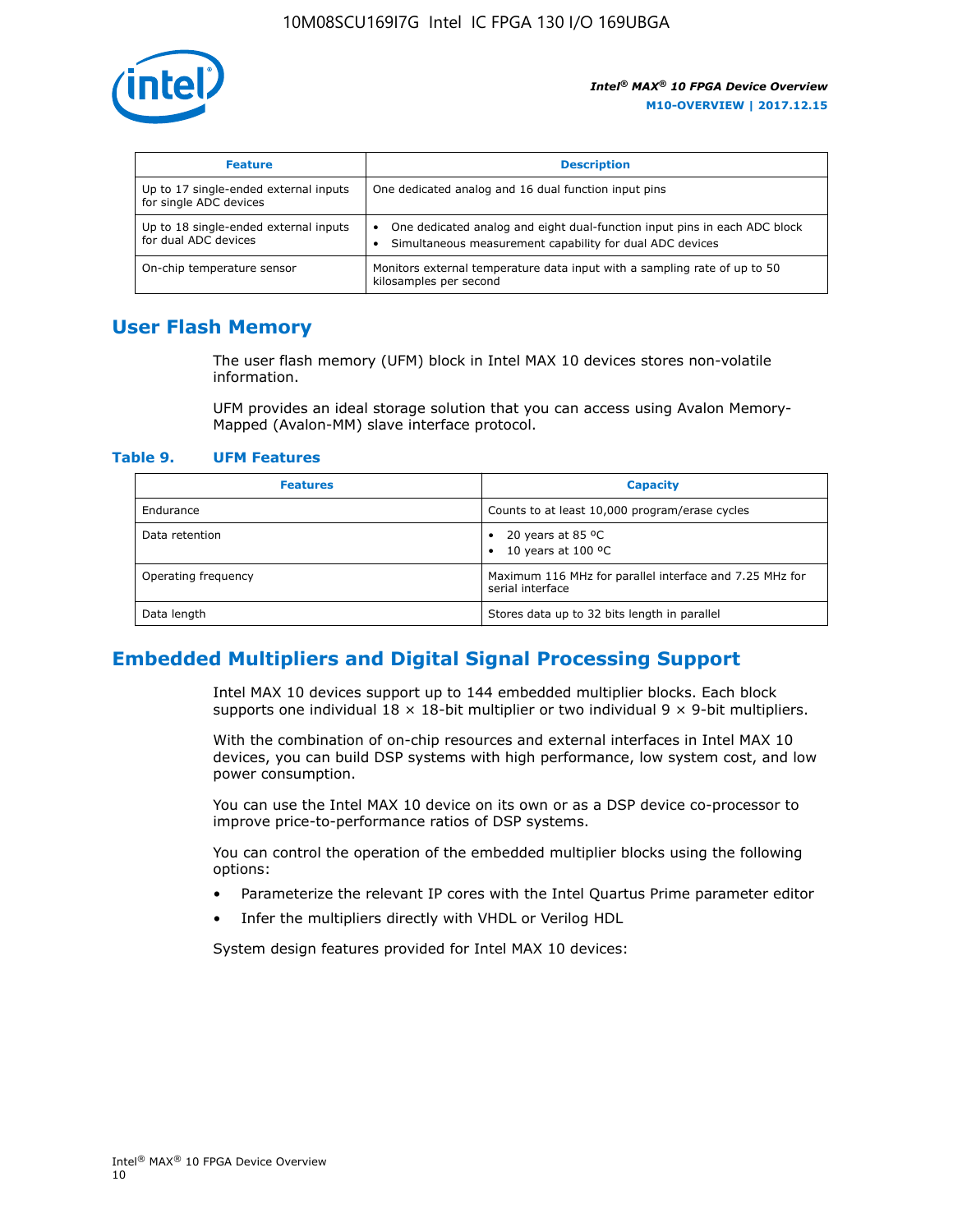

- DSP IP cores:
	- Common DSP processing functions such as finite impulse response (FIR), fast Fourier transform (FFT), and numerically controlled oscillator (NCO) functions
	- Suites of common video and image processing functions
- Complete reference designs for end-market applications
- DSP Builder for Intel FPGAs interface tool between the Intel Quartus Prime software and the MathWorks Simulink and MATLAB design environments
- DSP development kits

## **Embedded Memory Blocks**

The embedded memory structure consists of M9K memory blocks columns. Each M9K memory block of a Intel MAX 10 device provides 9 Kb of on-chip memory capable of operating at up to 284 MHz. The embedded memory structure consists of M9K memory blocks columns. Each M9K memory block of a Intel MAX 10 device provides 9 Kb of on-chip memory. You can cascade the memory blocks to form wider or deeper logic structures.

You can configure the M9K memory blocks as RAM, FIFO buffers, or ROM.

The Intel MAX 10 device memory blocks are optimized for applications such as high throughput packet processing, embedded processor program, and embedded data storage.

| <b>Operation Modes</b> | <b>Port Widths</b>                                                            |
|------------------------|-------------------------------------------------------------------------------|
| Single port            | $x1, x2, x4, x8, x9, x16, x18, x32, and x36$                                  |
| Simple dual port       | $x1, x2, x4, x8, x9, x16, x18, x32, and x36$                                  |
| True dual port         | $\times1, \times2, \times4, \times8, \times9, \times16, \text{and } \times18$ |

#### **Table 10. M9K Operation Modes and Port Widths**

## **Clocking and PLL**

Intel MAX 10 devices offer the following resources: global clock (GCLK) networks and phase-locked loops (PLLs) with a 116-MHz built-in oscillator.

Intel MAX 10 devices support up to 20 global clock (GCLK) networks with operating frequency up to 450 MHz. The GCLK networks have high drive strength and low skew.

The PLLs provide robust clock management and synthesis for device clock management, external system clock management, and I/O interface clocking. The high precision and low jitter PLLs offers the following features:

- Reduction in the number of oscillators required on the board
- Reduction in the device clock pins through multiple clock frequency synthesis from a single reference clock source
- Frequency synthesis
- On-chip clock de-skew
- Jitter attenuation
- Dynamic phase-shift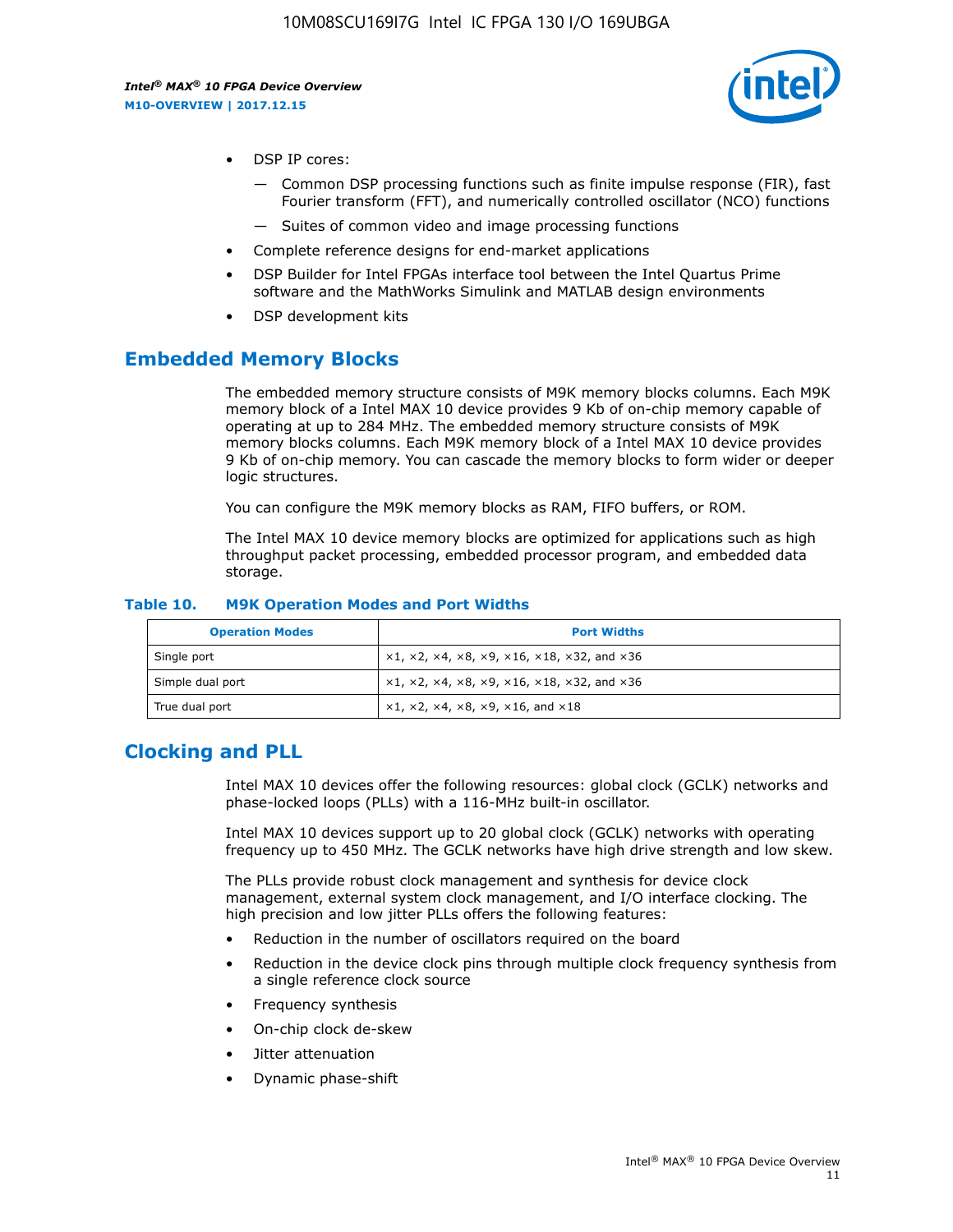

- Zero delay buffer
- Counter reconfiguration
- Bandwidth reconfiguration
- Programmable output duty cycle
- PLL cascading
- Reference clock switchover
- Driving of the ADC block

## **FPGA General Purpose I/O**

The Intel MAX 10 I/O buffers support a range of programmable features.

These features increase the flexibility of I/O utilization and provide an alternative to reduce the usage of external discrete components such as a pull-up resistor and a PCI clamp diode.

## **External Memory Interface**

Dual-supply Intel MAX 10 devices feature external memory interfaces solution that uses the I/O elements on the right side of the devices together with the UniPHY IP.

With this solution, you can create external memory interfaces to 16-bit SDRAM components with error correction coding (ECC).

*Note:* The external memory interface feature is available only for dual-supply Intel MAX 10 devices.

#### **Table 11. External Memory Interface Performance**

| <b>External Memory</b><br>Interface $(3)$ | <b>I/O Standard</b> | <b>Maximum Width</b> | <b>Maximum Frequency (MHz)</b> |
|-------------------------------------------|---------------------|----------------------|--------------------------------|
| <b>DDR3 SDRAM</b>                         | $SSTL-15$           | 16 bit $+8$ bit ECC  | 303                            |
| <b>DDR3L SDRAM</b>                        | SSTL-135            | 16 bit $+8$ bit ECC  | 303                            |
| <b>DDR2 SDRAM</b>                         | SSTL-18             | 16 bit $+8$ bit ECC  | 200                            |
| LPDDR2 SDRAM                              | HSUL-12             | 16 bit without ECC   | $200^{(4)}$                    |

## **Related Links**

[External Memory Interface Spec Estimator](http://www.altera.com/technology/memory/estimator/mem-emif-index.html)

Provides a parametric tool that allows you to find and compare the performance of the supported external memory interfaces in Intel FPGAs.

 $(3)$  The device hardware supports SRAM. Use your own design to interface with SRAM devices.

 $(4)$  To achieve the specified performance, constrain the memory device I/O and core power supply variation to within ±3%. By default, the frequency is 167 MHz.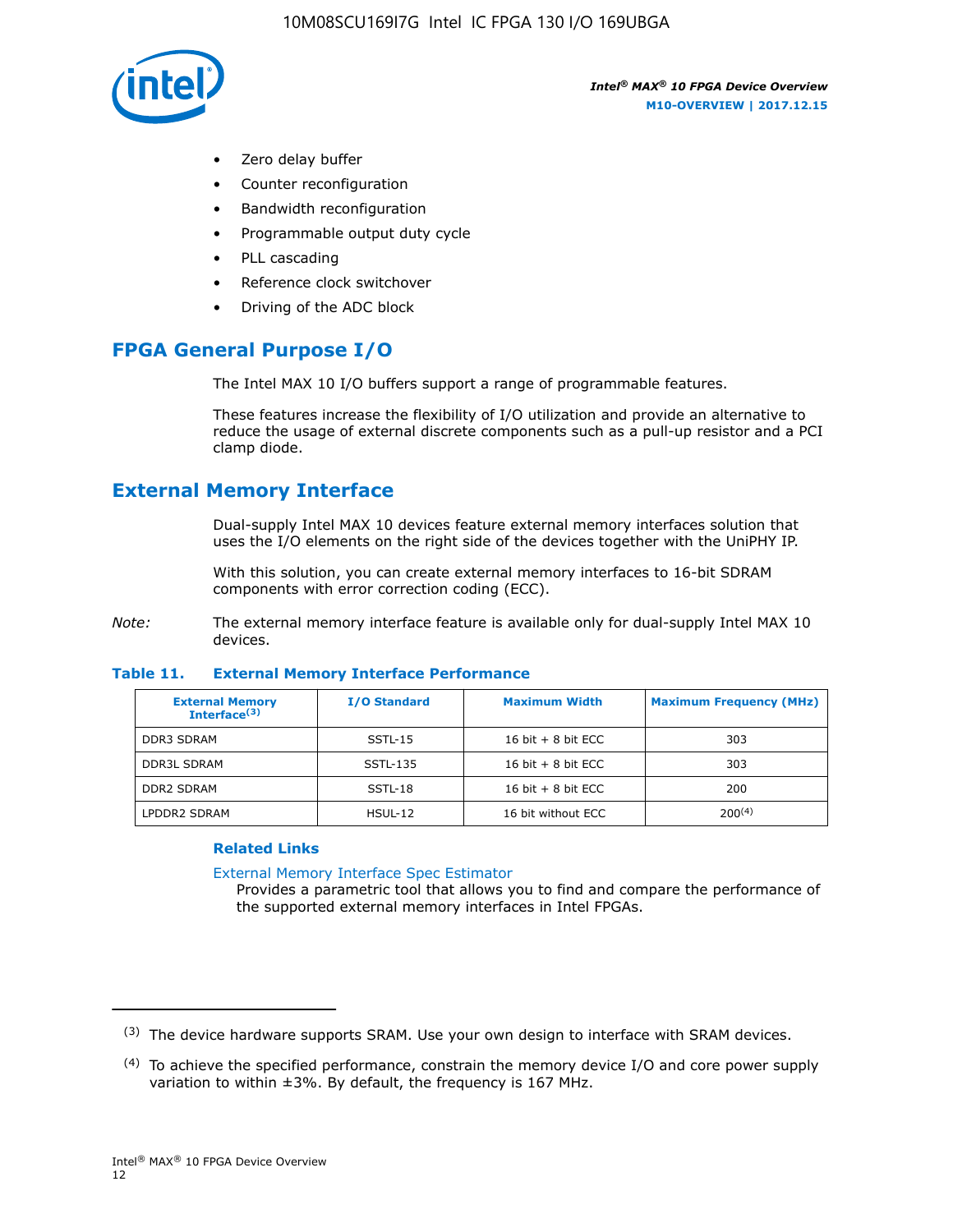

## **Configuration**

## **Table 12. Configuration Features**

| <b>Feature</b>                    | <b>Description</b>                                                                                                                                                                       |
|-----------------------------------|------------------------------------------------------------------------------------------------------------------------------------------------------------------------------------------|
| Dual configuration                | Stores two configuration images in the configuration flash memory (CFM)<br>Selects the first configuration image to load using the CONFIG SEL pin<br>$\bullet$                           |
| Design security                   | Supports 128-bit key with non-volatile key programming<br>Limits access of the JTAG instruction during power-up in the JTAG secure mode<br>Unique device ID for each Intel MAX 10 device |
| <b>SEU Mitigation</b>             | Auto-detects cyclic redundancy check (CRC) errors during configuration<br>Provides optional CRC error detection and identification in user mode                                          |
| Dual-purpose configuration<br>pin | Functions as configuration pins prior to user mode<br>Provides options to be used as configuration pin or user I/O pin in user mode                                                      |
| Configuration data<br>compression | Decompresses the compressed configuration bitstream data in real-time during<br>configuration<br>Reduces the size of configuration image stored in the CFM                               |
| Instant-on                        | Provides the fastest power-up mode for Intel MAX 10 devices.                                                                                                                             |

#### **Table 13. Configuration Schemes for Intel MAX 10 Devices**

| <b>Configuration Scheme</b>   | <b>Compression</b>       | <b>Encryption</b> | <b>Dual Image</b><br><b>Configuration</b> | <b>Data Width</b> |
|-------------------------------|--------------------------|-------------------|-------------------------------------------|-------------------|
| <b>Internal Configuration</b> | Yes                      | Yes               | Yes                                       |                   |
| <b>JTAG</b>                   | $\overline{\phantom{a}}$ |                   | -                                         |                   |

## **Power Management**

## **Table 14. Power Options**

| <b>Power Options</b>                  | <b>Advantage</b>                                                                                                                   |  |
|---------------------------------------|------------------------------------------------------------------------------------------------------------------------------------|--|
| Single-supply device                  | Saves board space and costs.                                                                                                       |  |
| Dual-supply device                    | Consumes less power<br>Offers higher performance                                                                                   |  |
| Power management<br>controller scheme | Reduces dynamic power consumption when certain applications are in standby mode<br>Provides a fast wake-up time of less than 1 ms. |  |

## **Document Revision History for Intel MAX 10 FPGA Device Overview**

| <b>Date</b>   | <b>Version</b> | <b>Changes</b>                                                                                                                                                                                                                       |
|---------------|----------------|--------------------------------------------------------------------------------------------------------------------------------------------------------------------------------------------------------------------------------------|
| December 2017 | 2017.12.15     | Added the U324 package for the Intel MAX 10 single power supply<br>devices.<br>Updated the 10M02 GPIO and LVDS count in the Maximum Resource<br>Counts for Intel MAX 10 Devices table.<br>Updated the I/O vertical migration figure. |
| February 2017 | 2017.02.21     | Rebranded as Intel.                                                                                                                                                                                                                  |
|               |                |                                                                                                                                                                                                                                      |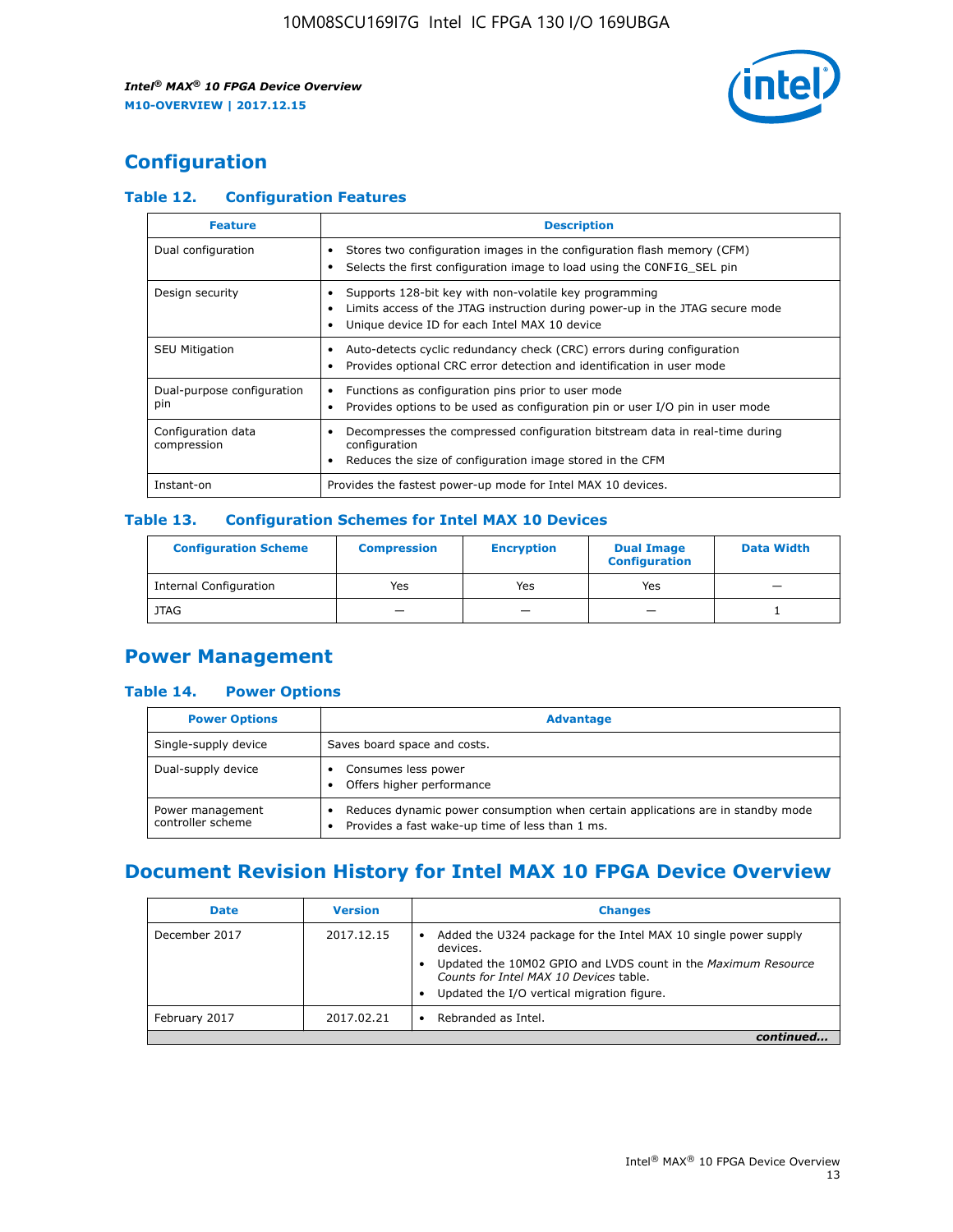

| <b>Date</b>    | <b>Version</b> | <b>Changes</b>                                                                                                                                                                                                                                                                                                                                                                                                                                                                                                                                                                                                                                                                                                                                                                                                                                                                                                                                                                                                                                                                                                                                                          |
|----------------|----------------|-------------------------------------------------------------------------------------------------------------------------------------------------------------------------------------------------------------------------------------------------------------------------------------------------------------------------------------------------------------------------------------------------------------------------------------------------------------------------------------------------------------------------------------------------------------------------------------------------------------------------------------------------------------------------------------------------------------------------------------------------------------------------------------------------------------------------------------------------------------------------------------------------------------------------------------------------------------------------------------------------------------------------------------------------------------------------------------------------------------------------------------------------------------------------|
| December 2016  | 2016.12.20     | • Updated EMIF information in the Summary of Features for Intel MAX 10<br>Devices table. EMIF is only supported in selected Intel MAX 10 device<br>density and package combinations, and for 600 Mbps performance, -6<br>device speed grade is required.<br>Updated the device ordering information to include P for leaded<br>$\bullet$<br>package.                                                                                                                                                                                                                                                                                                                                                                                                                                                                                                                                                                                                                                                                                                                                                                                                                    |
| May 2016       | 2016.05.02     | Removed all preliminary marks.<br>Update the ADC sampling rate description. The ADC feature monitors<br>$\bullet$<br>single-ended external inputs with a cumulative sampling rate of 25<br>kilosamples per second to 1 MSPS in normal mode.                                                                                                                                                                                                                                                                                                                                                                                                                                                                                                                                                                                                                                                                                                                                                                                                                                                                                                                             |
| November 2015  | 2015.11.02     | Removed SF feature from the device ordering information figure.<br>$\bullet$<br>Changed instances of Quartus II to Intel Quartus Prime.<br>$\bullet$                                                                                                                                                                                                                                                                                                                                                                                                                                                                                                                                                                                                                                                                                                                                                                                                                                                                                                                                                                                                                    |
| May 2015       | 2015.05.04     | Added clearer descriptions for the feature options listed in the device<br>$\bullet$<br>ordering information figure.<br>Updated the maximum dedicated LVDS transmitter count of 10M02<br>$\bullet$<br>device from 10 to 9.<br>• Removed the F672 package of the Intel MAX 10 10M25 device :<br>- Updated the devices I/O resources per package.<br>$-$ Updated the I/O vertical migration support.<br>- Updated the ADC vertical migration support.<br>Updated the maximum resources for 10M25 device:<br>$\bullet$<br>- Maximum GPIO from 380 to 360.<br>- Maximum dedicated LVDS transmitter from 26 to 24.<br>- Maximum emulated LVDS transmitter from 181 to 171.<br>- Maximum dedicated LVDS receiver from 181 to 171.<br>Added ADC information for the E144 package of the 10M04 device.<br>$\bullet$<br>Updated the ADC vertical migration diagram to clarify that there are<br>single ADC devices with eight and 16 dual function pins.<br>Removed the note about contacting Altera for DDR3, DDR3L, DDR2,<br>and LPDDR2 external memory interface support. The Intel Quartus<br>Prime software supports these external memory interfaces from version<br>15.0. |
| December 2014  | 2014.12.15     | Changed terms:<br>$\bullet$<br>- "dual image" to "dual configuration image"<br>- "dual-image configuration" to dual configuration"<br>Added memory initialization feature for Flash and Analog devices.<br>$\bullet$<br>Added maximum data retention capacity of up to 20 years for UFM<br>$\bullet$<br>feature.<br>Added maximum operating frequency of 7.25 MHz for serial interface<br>$\bullet$<br>for UFM feature.                                                                                                                                                                                                                                                                                                                                                                                                                                                                                                                                                                                                                                                                                                                                                 |
| September 2014 | 2014.09.22     | Initial release.                                                                                                                                                                                                                                                                                                                                                                                                                                                                                                                                                                                                                                                                                                                                                                                                                                                                                                                                                                                                                                                                                                                                                        |